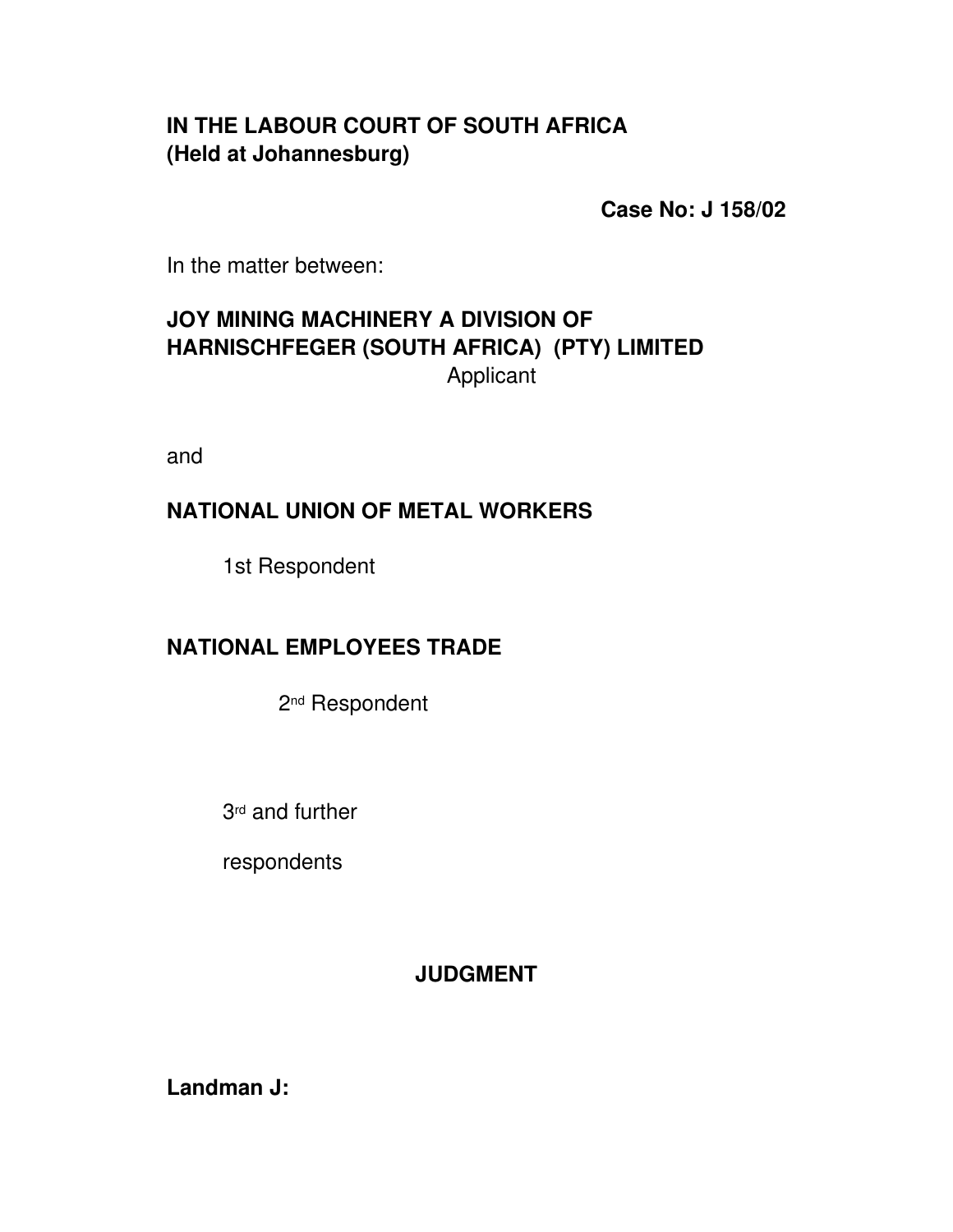1. On 22 January 2002. I made the following order in this matter:

#### IT IS ORDERED THAT:

- 1. the non-compliance with rule 7 of the Rules for the Conduct of Proceedings in the Labour Court be condoned;
- 2. applicant be authorised and permitted, in terms of section  $7(2)$  of the Employment Equity Act 55 of 1998 ("the Act"), to perform the ELISA HIV test on the members of first and second respondents, whose names appear on pages 37 to 42 of the paginated papers (attached hereto as Annexure "A") and third and further respondents, whose names appear on pages 43 to 48 of the paginated papers (attached hereto as Annexure "B"), on the following conditions:
- 2.1 that the testing shall be voluntary;
- 2.2 that the test to be used is the ELISA saliva test;
- 2.3 that the tests are to be done on an anonymous basis, i.e. the employees participating in the survey will be asked to supply a saliva sample, as well as their age and job category. At no time will the participating employee be asked their name, nor will such information be recorded on the sample.
- 2.4 that the tests are to be conducted on 23 and 24 January and 1 February 2002 only;
- 2.5 that the employees have been advised that they may request a private test which will enable them to know their own HIV status but this will not form part of the survey nor will such testing be done by the applicant or on its behalf;
- 2.6 that the sample will be received and processed by an employee of the Aids Management & Support company. The applicant and its management will not be involved apart from participating in the survey as employees themselves.
- 2.7 that the applicant at no time intends to discriminate against HIV positive employees should it become aware of such status;
- 2.8 that the testing would at all times only be done with the consent of the employee and would not be requested as a condition of employment, promotion and/or any other benefits;
- 2.9 that the intention of the testing shall be to find out what percentage of employees at the applicant is HIV infected in order to assist the applicant to plan an effective HIV/AIDS prevention strategy.
- 2.10 that the testing will not be a job requirement;
- 2.11 that no prejudicial inference will be drawn from a refusal to submit to testing nor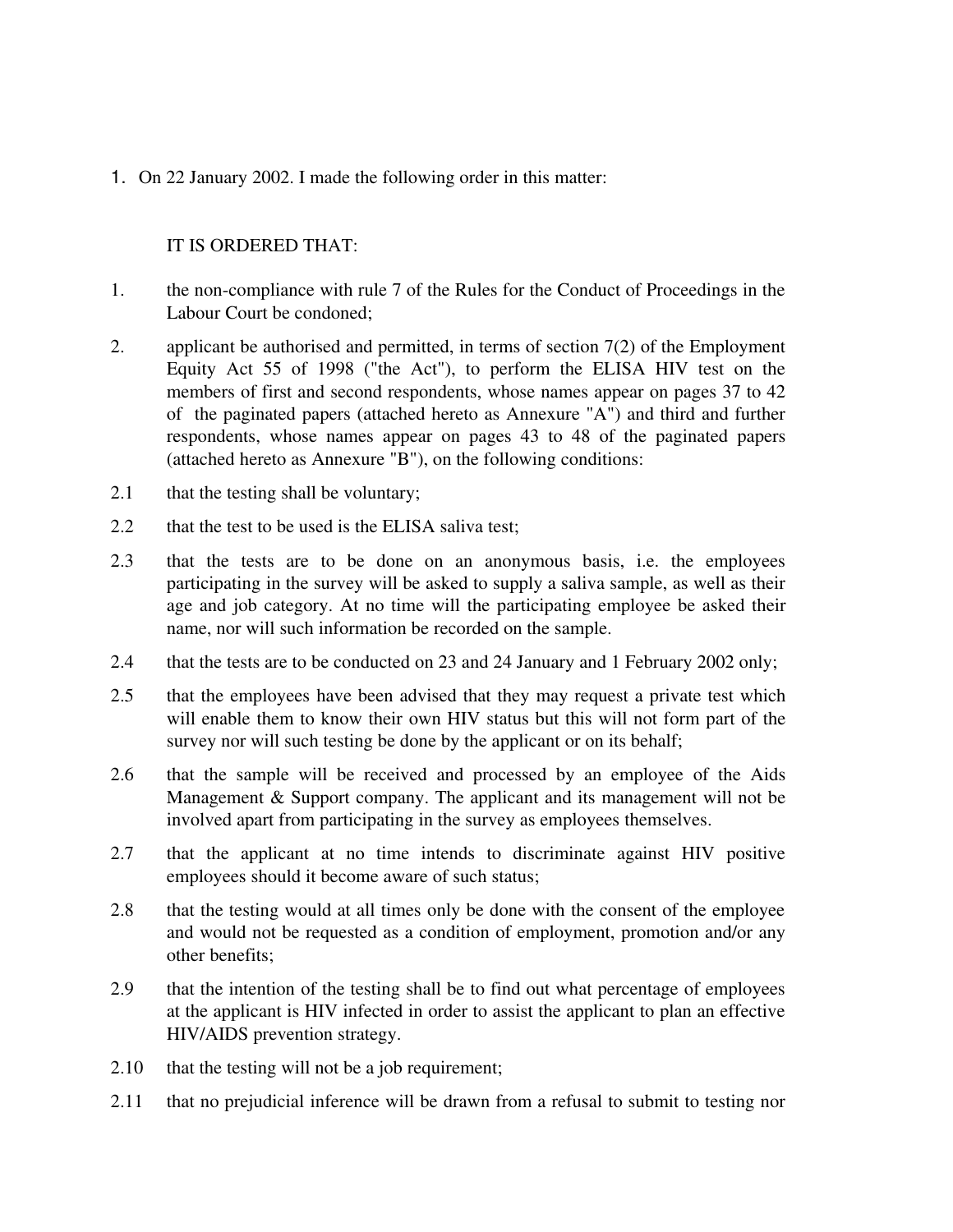will the applicant be aware of which employees have undergone testing. The applicant will only be informed of the percentage of employees who have participated and the percentage of employees within the various age groups and job bands who have tested positive.

- 3. This order, together with a notice that every employee may decline to take the test without being subjected to any prejudice on that account, is to be placed at all entrances to the testing area and on all company notice boards.
- 4. This order is to be served on the first and second respondents.
- 5. This order is to be served on the employees listed on Annexure "B" hereto by email.
- 2. These are my reasons for making the order.
- 3. HIV (and AIDS) is a pandemic. The International Labour Organisation estimates that by 2020 the labour force in South Africa will be 17% smaller than it was in 2000. See the report prepared for the 88<sup>th</sup> ILO Conference. The report also mentions that AIDSrelated illnesses and deaths of workers will affect employers by increasing costs and reducing revenues. Employers will be required to spend more on health care, burial, training and recruitment of replacement employees. There will be a reduction in revenues due to absenteeism related to illness, attendance at funerals, time spent on caring for the ill and training of replacements. The advent of HIV/Aids has brought with it a new manifestation of discrimination namely unfair discrimination on the grounds of the HIV/Aids status of a person including employees.
- 4. Joy Mining Machinery carries on business nationally as a manufacturer, supplier and service provider in respect of machinery to the mining industry. Joy Mining employs about 800 employees. Joy Mining, with the support of the representative union and most non-union employees, wishes to test its employees for HIV in order to determine the incidence of the disease amongst its staff so as to be better able to deal with the pandemic. It has applied for an order in terms of s 7(2) of the Employment Equity Act 55 of 1998 (EEA).
- 5. Section 7(2) of the EEA reads:

"Testing of an employee to determine that employee's HIV status is prohibited unless such testing is determined to be justifiable by the Labour Court in terms of s  $50(4)$  of this Act"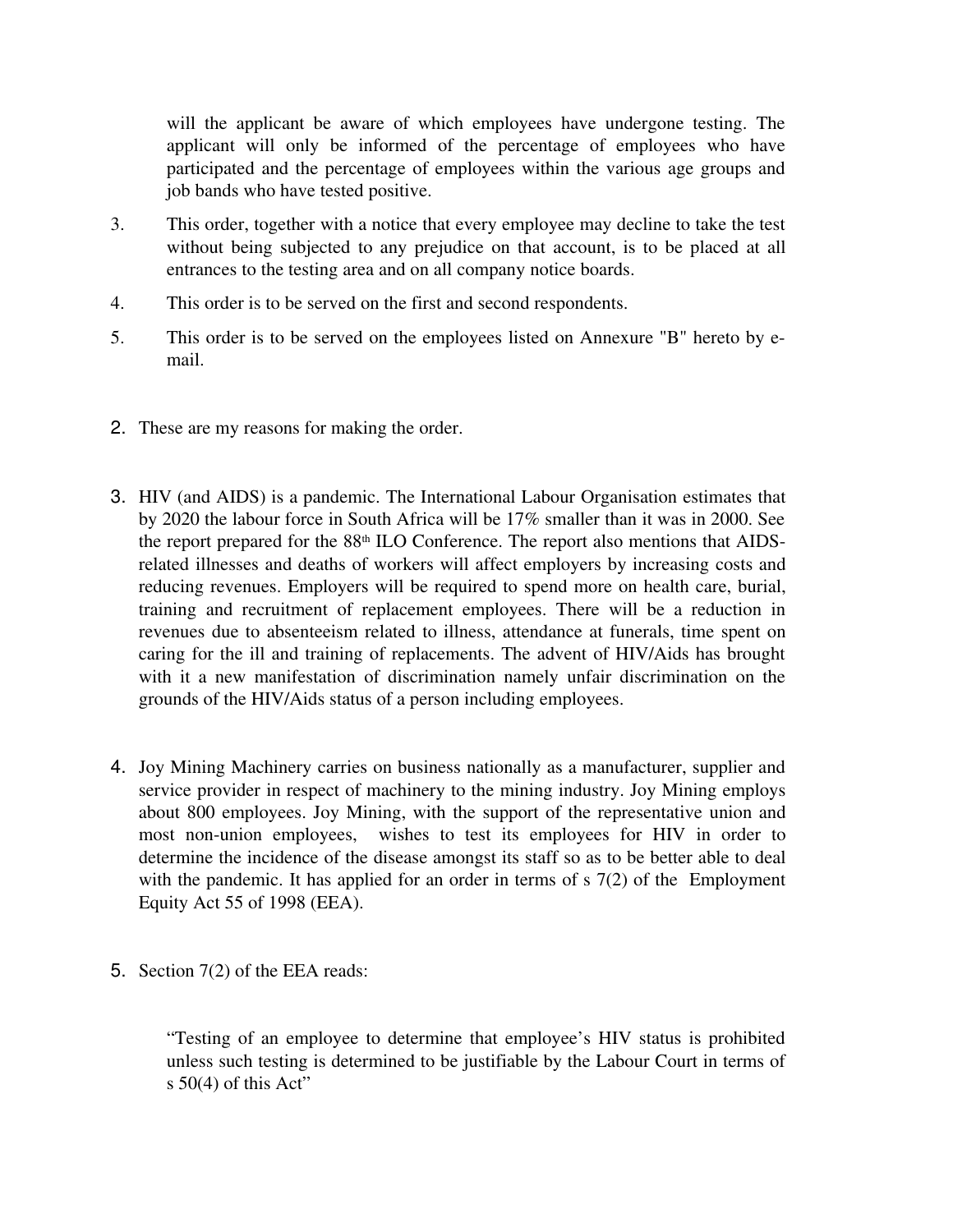6. The powers which a court may exercise should it be satisfied that testing for HIV be permitted are set out in s 50(4) of the EEA. This section reads as follows:

"If the Labour Court declares that the medical testing of an employee as contemplated in section 7 is justifiable, the court may make any order that it considers appropriate in the circumstances, including imposing conditions relating to

- (a) the provision of counselling;
- (b) the maintenance of confidentiality;
- (c) the period during which the authorisation for any testing applies; and

(d) the category or categories of jobs or employees in respect of which the authorisation for testing applies."

- 7. Section  $7(2)$  of the EEA is unhappily worded. It refers to the determination of justifiability in terms of s 50(4) but that section in turn sets out the powers of the court on the premise that the testing has been determined to be justifiable.
- 8. Employees who may not be tested for their HIV status are those employees who fall within the scope and ambit of the EEA (members of the National Defence Force, the National Intelligence Agency and the South African Secret Service are exclude). Joy Mining's employees fall within the first category.
- 9. `HIV' is defined in s 1 of the EEA and means the Human Immunodeficiency Virus. The **Merck Manual** 16<sup>th</sup> edition 77 defines:

HIV as "Infection caused by one of several related retro viruses that became incorporated into the host cell DNA and results in a wide range of clinical presentations varying from asymptomatic carrier states to severely debilitating and fatal disorders."

and

AIDS as "Acquired immunodeficiency syndrome as a secondary immunodeficiency syndrome resulting from HIV infection and characterised by opportunistic infections, neurological dysfunction, and a variety of other syndromes."

See also the Code of Good practice: Key aspects of HIV/AIDS and employment (the Code) published on 1 December 2000.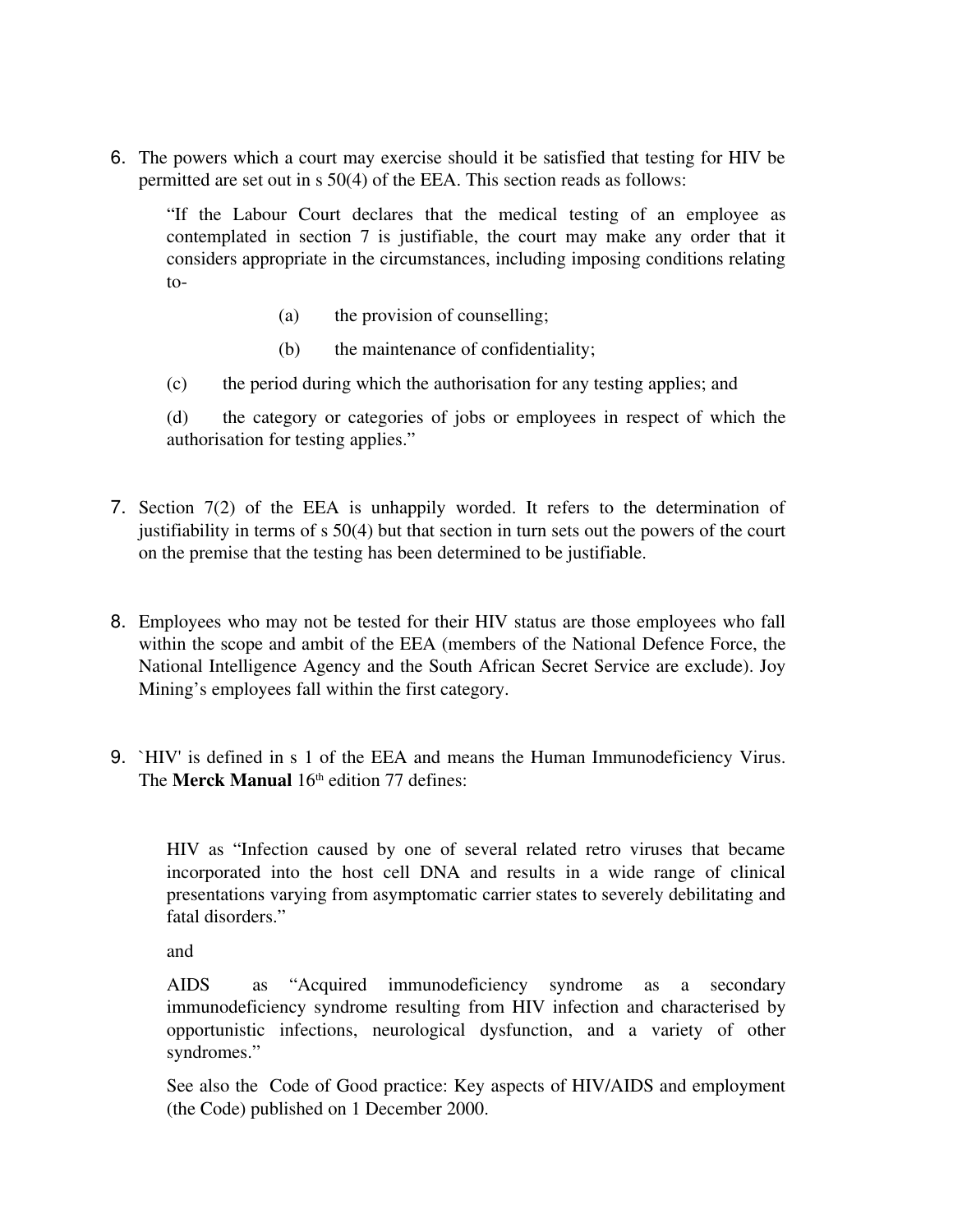10.The glossary to the code provides some guidance on the what testing for HIV entails. It provides :

"Taking a medical test to determine a person's HIV status. This may include written or verbal questions inquiring about previous HIV tests; questions related to the assessment of "risk behaviour" (for example questions regarding sexual practices, the number of sexual partners or sexual orientation); and any other indirect methods designed to ascertain an employee's or job applicant's HIV status"

- 11.Section 1 of the EEA defines "medical testing" as including any test, question, inquiry or other means designed to ascertain, or which has the effect of enabling the employer to ascertain, whether an employee has any medical condition. Medical testing itself is the subjection of the employee to one or more medical tests. These tests may take the form of X-rays, ultrasonography, audiometry, eye tests, lung function, ECG, tests for sensitisation and cytology. See chapter on Medical and Biological Monitoring in John Mathews **Health and Safety at Work**  $2<sup>nd</sup>$  ed. The test for HIV, more properly a procedure, may be administered in various way. The procedure may be noninvasionary eg the employee providing the opportunity for a smear of saliva to be taken. Or it may be invasionary eg involve the drawing of blood. Usually a test will require the co-operation of the employee.
- 12.An employer who wishes to test its employees to determine their HIV status must apply to the Labour Court for permission. Ordinarily this requires the employer to serve a notice of motion and supporting affidavits on the affected employees and their union or representative. The court has a discretion to grant an order or issue a rule nisi calling on the respondents to show cause why an order should not be granted.
- 13.The court must determine whether the proposed testing for HIV status is justifiable. When is it justifiable to test an employee or employees to determine their HIV status? It worthwhile pausing a moment to consider what is meant by justifiable.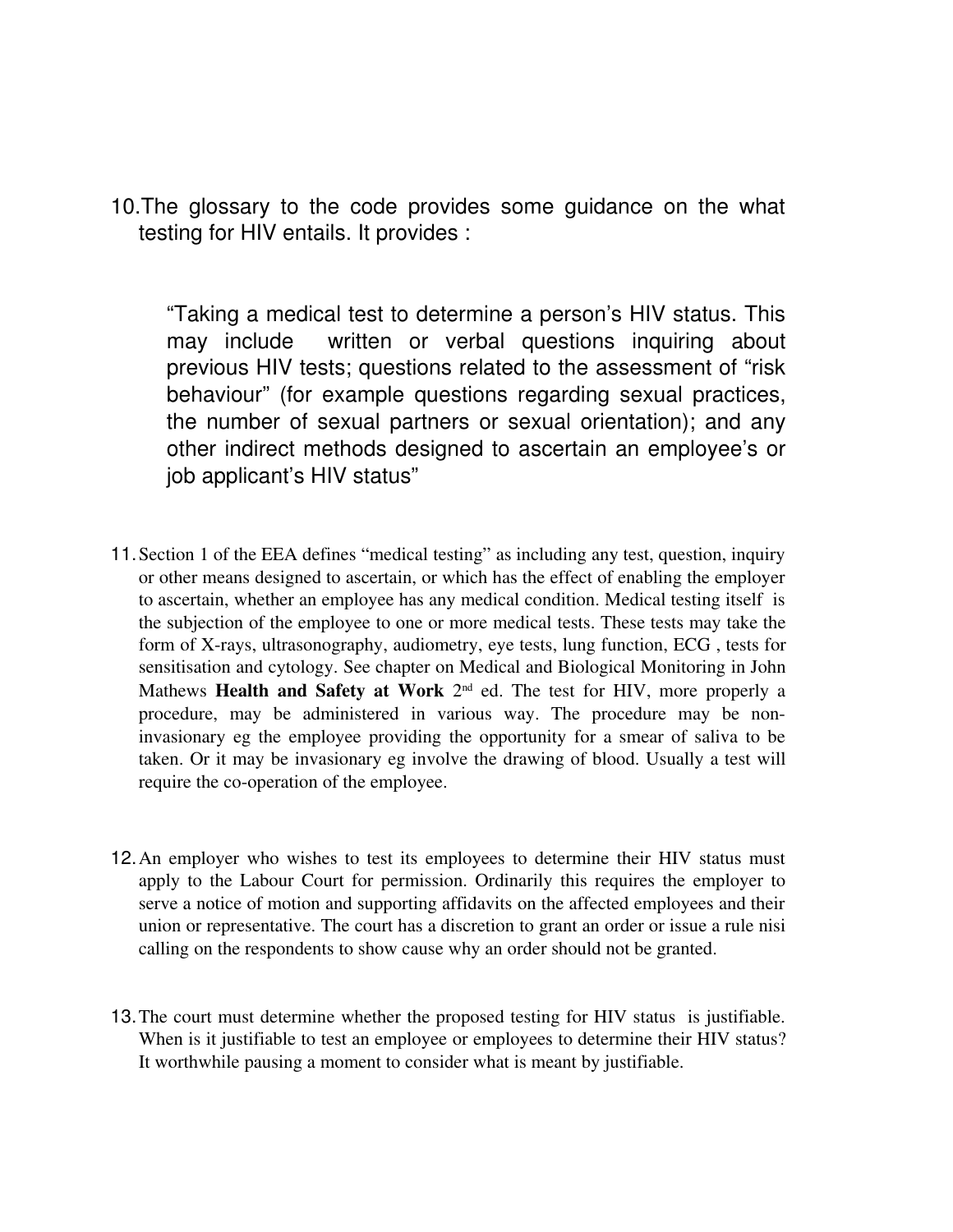- 14.Justifiable has the following meaning: "2. Able to be legally or morally justified; able to be shown to be just, reasonable or correct; defensible." Shorter Oxford English Dictionary. It would seem that whether something is justifiable must be tested against certain norms and values eg the standard of reasonableness, legality ie the applicable legal rules or moral standards etc.
- 15.In the context of the EEA "justifiablity" will be informed by the statute including the objects of the Act and guidelines for interpreting the Act. The purpose of the EEA is to achieve equity in the workplace by
- (a) promoting equal opportunity and fair treatment in employment through the elimination of unfair discrimination; and
- (b) implementing affirmative action measures to redress the disadvantages in employment experienced by designated groups, in order to ensure their equitable representation in all occupational categories and levels in the workforce. See s 3.

16.The EEA must be interpreted

- (a) in compliance with the Constitution;
- (b) so as to give effect to its purpose;

(c) taking into account any relevant code of good practice issued in terms of this Act or any other employment law; and

(d) in compliance with the international law obligations of the Republic, in particular those contained in the International Labour Organisation Convention (111) concerning Discrimination in Respect of Employment and Occupation. See s 4.

17.Section 7(2) of the EEA does not provide any guidance about when it would be justifiable. But s  $7(1)(b)$  which deals with medical testing generally sets out the factors which must be present or at least considered in deciding whether a medical test is justifiable. The test must be justifiable in the light of medical facts, employment conditions, social policy, the fair distribution of employee benefits or the inherent requirements of the job. I am of the opinion that in deciding whether a HIV test is justifiable it is appropriate to also take into account the more general test for medical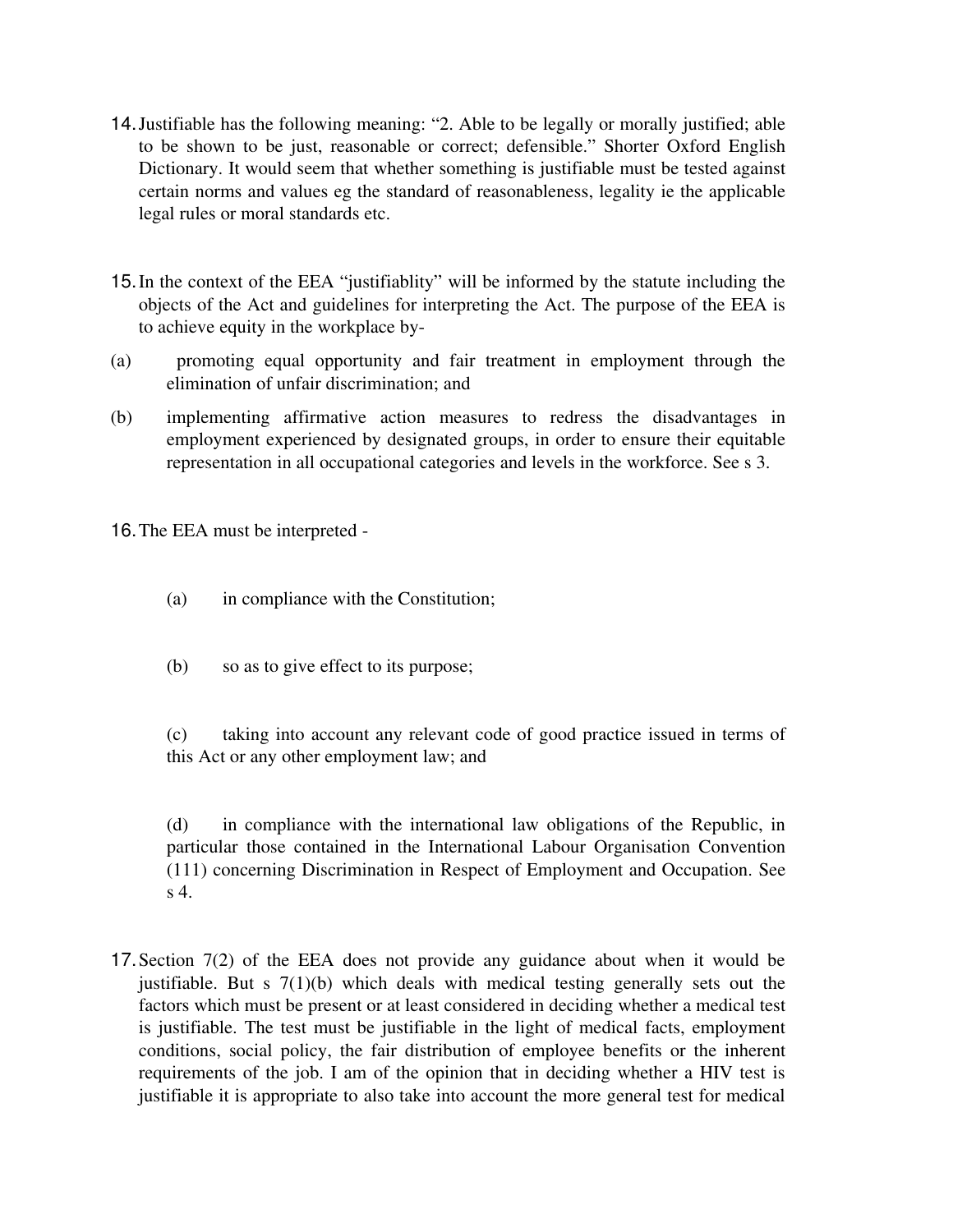testing set out in s 7(b) of the EEA.

18.Section 54(1)(a) of the EEA permits the Minister of Labour to issue any code of good practice. A Code of Good practice: Key aspects of HIV/AIDS and employment was published on 1 Decmeber 2000. Clause 7 deals with HIV testing, confidentiality and disclosure. It reads:

### 7.1. HIV Testing

- 7.1.1. No employer may require an employee, or an applicant for employment, to undertake an HIV test in order to ascertain that employee's HIV status. As provided for in the Employment Equity Act, employers may approach the Labour Court to obtain authorisation for testing
- 7.1.2. Whether  $s$  7 (2) of the Employment Equity Act prevents an employer-provided health service supplying a test to an employee who requests a test, depends on whether the Labour Courts would accept that an employee can knowingly agree to waive the protection in the section. This issue has- not yet been decided by the courts.
- 7.1.3. In implementing the sections below, it is recommended that parties take note of the position set out in item 7.1.2.
- 7.1.4. Authorised testing

Employers must approach the Labour Court for authorisation in, amongst others, the following circumstances:

(i)during an application for employment;

(ii)as a condition of employment;

(iii)during procedures related to termination of employment;

(iv)as an eligibility requirement for training or staff development programmes; and

(v)as an access requirement to obtain employee benefits.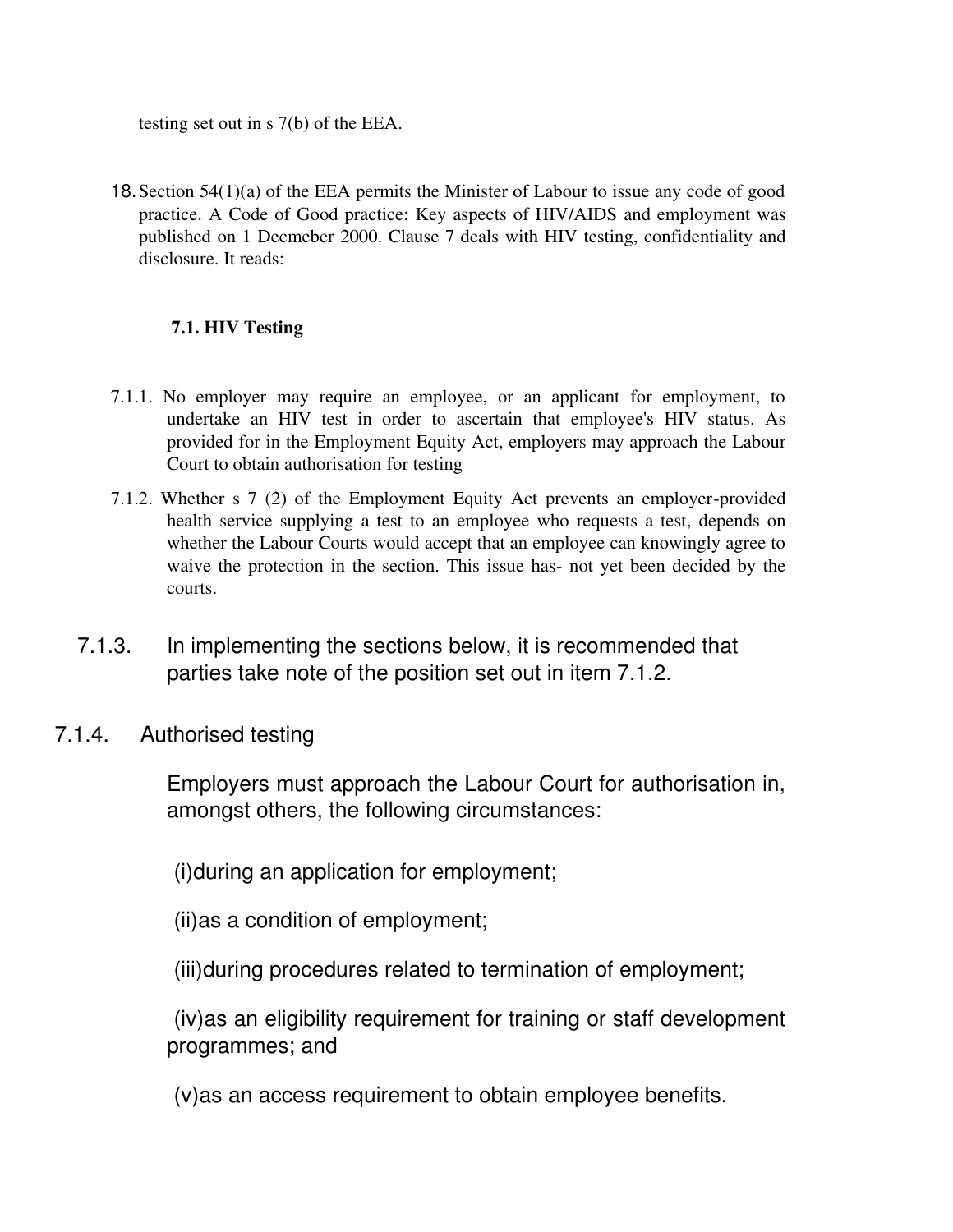### 7.1.5. Permissible testing

*(a)* An employer may provide testing to an employee who has requested a test in the following circumstances:

(i) As part of a health care service provided in the workplace;

(ii) In the event of an occupational accident carrying a risk of exposure to blood or other body fluids;

(iii)For the purposes of applying for compensation following an occupational accident involving a risk of exposure to blood or other body fluids.

*(b)* Furthermore, such testing may only take place within the following defined conditions:

(i) At the initiative of an employee;

(ii) Within a health care worker and employee-patient relationship;

(iii) With informed consent and pre- and post-test counseling, as defined by the Department of Health's National Policy on Testing for HIV; and

(iv)With strict procedures relating to confidentiality of an employee's HIV status as described in clause 7.2 of this code.

7.1.6. All testing, including both authotised and permissible testing, should be conducted in accordance with the Department Health's National

- 7.1.7. Informed consent means that the individual has been provided with information, understands it and based on this has agreed to undertake the HIV test. It implies that the individual understands what the test is, why it is necessary, the benefits, risks, alternatives and any possible social implications of the outcome.
- 7.1.8. Anonymous, unlinked surveillance or epidemiological HIV testing in the workplace may occur provided it is undertaken in accordance with ethical and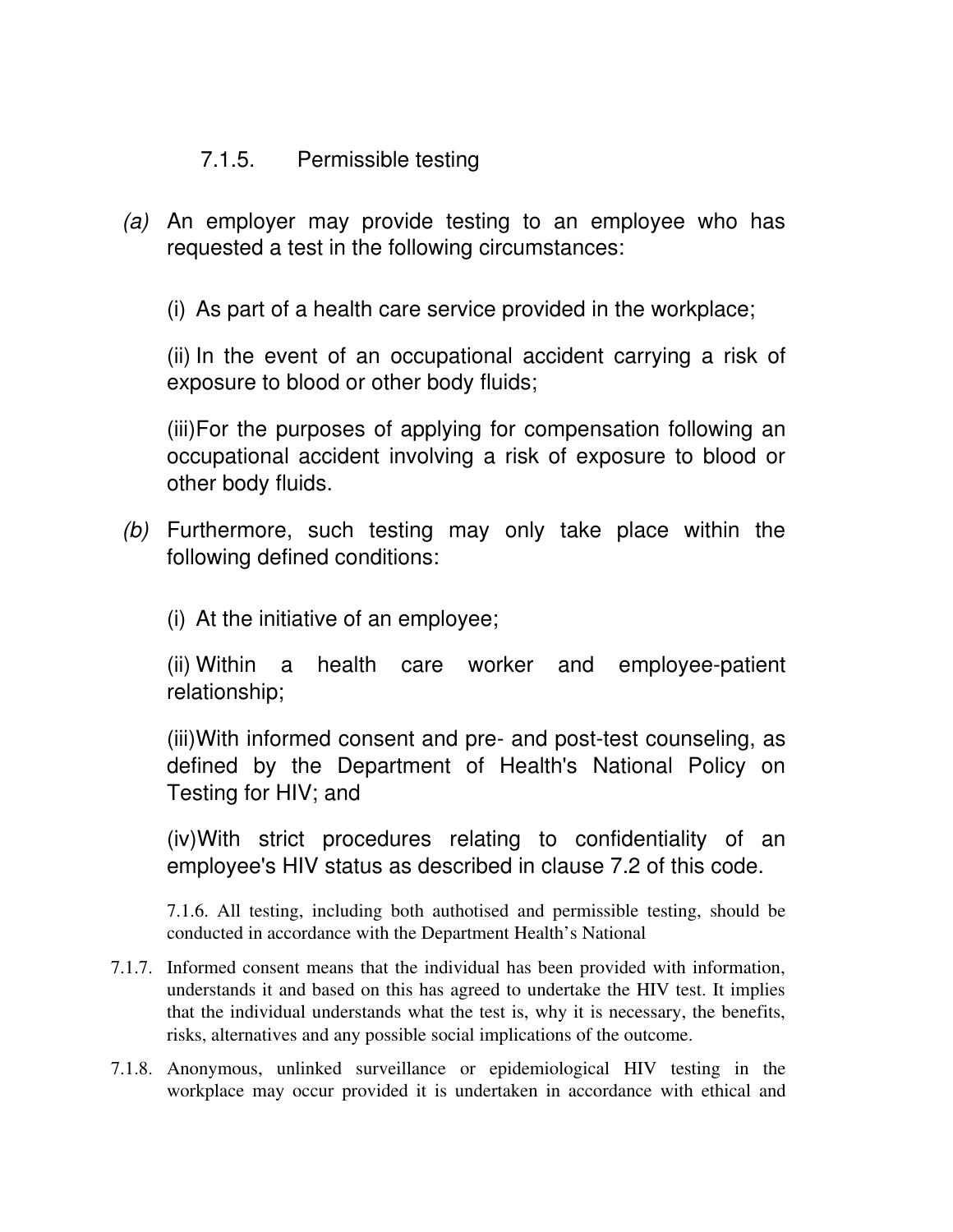legal principles regarding such research. Where such research is done, the information obtained may not be used to unfairly discriminate against individuals or groups of persons. Testing will not be considered anonymous if there is a reasonable possibility that a person's HIV status can be deduced from the results.

- 19.Some general observation need to be made about the code. First s 54 of the EEA does not specify the purpose of a code. However it may be implied that a code issued under this subsection is intended to provide guidance to a court and other persons applying the EEA. It may be assumed that a court would take a code into account in adjudicating a matter. This is not to say that the court is bound by a code. Merely that if the court does not find a part of a code acceptable that reasons would be given for not following the code. Second a code, although not a piece of delegated legislation, must not stray beyond the ambit, purpose and scope of the EEA. To the extent that it does this the code is void and inapplicable.
- 20.Clauses 7.1.2 and 7.1.5 raises the question whether an employee may waive his or her rights under the EEA and request an employer or a health service provided by the employer to provide a HIV test. There is little difference between an employee initiated request and an employee consenting to an employer initiated test. This issue does not arise for decsion in this case. When the issue arises the court would have to take account of the ban on testing for HIV . The exception to the ban ie it may be conducted with the permission of the Labour Court. Policy considerations in weighing against consent namely the subordinate position of employees vis-á-vis their employer. The effect of a collective agreement containing consent to a test. Emergency situations including those where the employee is incapable of consenting.
- 21.Clause 7.1.8 seems to permit an employer to test its employees on an anonymous "unlinked" basis by means of epidemiological HIV testing. But, says the code, testing will not be considered anonymous if there is a reasonable possibility that a person's HIV status can be deduced from the result. Several observations need to be made. The first is that it is by no means clear that anonymous unlinked epidemiological testing is lawful. See the remarks of FFW van Oosten "HIV infection, blood test and informed consent" in JJ Joubert Essays in honour of SA **Strauss** (1995) 301-303. The second concern is who is to decide whether such a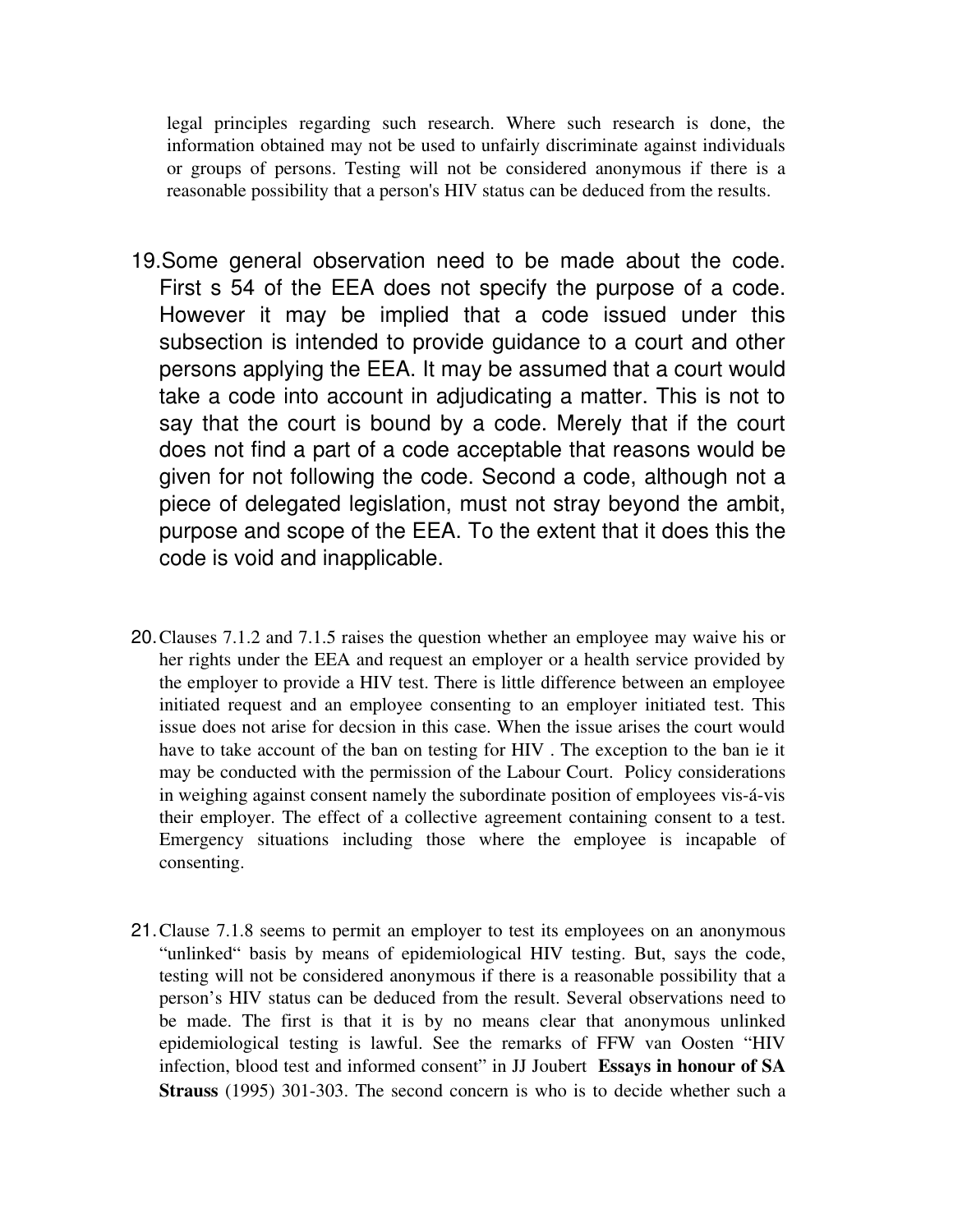test will guarantee anonymity and when should this decision be made. This may be an indication why the consent of the Labour Court has generally been set as a precondition to testing.

- 22. In my opinion the Labour Court, in determining the testing of an employer's employees for their HIV status is justifiable, will take the following considerations into account, in so far as they are applicable to the factual circumstances of the case:
- the prohibition on unfair discrimination
- the need for HIV testing
- the purpose of the test
- the medical facts
- employment conditions
- social policy
- the fair distribution of employee benefits
- the inherent requirements of the job.
- the category or categories of jobs or employees concerned

23.The court will also so wish to be informed about the following which does not go to justifiability but which is also relevant to arriving at a proper decision:

- the attitude of the employees
- whether the test is intended to be voluntary/compulsory
- the financing of the test
- preparations for the test ie whether the employees are able to formulate make informed consent
- pre-test counselling
- the nature of the proposed test and procedure
- post testing counselling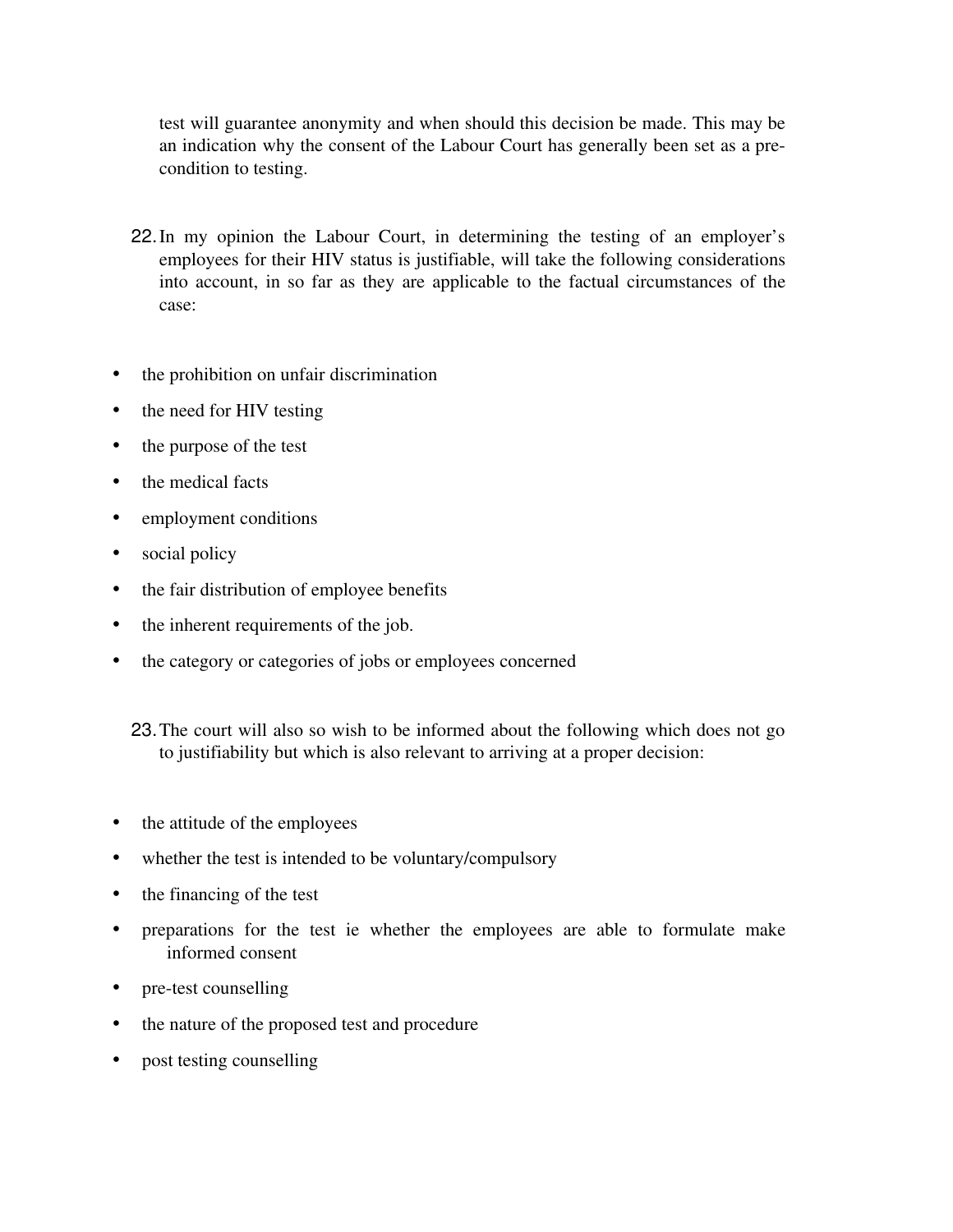#### 24.The need to test for HIV

The need to test for HIV must be shown. Where sufficient data is available from other sources there may not be a need to test a specific workforce for their HIV status.

Joy has attempted to gauge the extent of the HIV problem at its workplace by commissioning an HIV prevalence study based on the demographic groups at its workplace. This study was later found to be unhelpful as it did not reflect the Joy Mining's experience of the incidence of HIV/Aids. Joy Mining then decided that it would be more helpful to establish the exact HIV prevalence existing at its workplace itself in order to be in a better position to evaluate its training and awareness programme as well as being able to formulate future plans based on more accurate prevalence study.

#### **25.**The purpose of the test

An employer needs to know the extent of HIV infection among its work force in order to:

(a) To be pro-active regards prevention of employees becoming infected with HIV

Joy Mining has engaged since or during 1997, in an effort to deal with the AIDS crisis facing South Africa. To this end Joy Mining implemented various programmes dealing with education and awareness campaigns. Joy Mining also distributed condoms and provided for the treatment of sexually transmitted diseases (STD's) at its on-site clinics.

(b) To treat at a minimum, the symptoms of the disease.

In the case of Joy Mining it has on site clinics which treat sexually transmitted diseases. No specific information was supplied as to the treatment, if any, envisaged for HIV infected employees (or dependants) but details cannot be realistically expected until a survey has been conducted.

(c) To plan for contingencies and other eventualities.

Joy Mining wishes to be in a position to formulate a strategy to deal with the incidence of HIV in its workplace. Clearly there are a number of aspects of its employment practices which may require adaptation. These may included the fair distribution of employee benefits, medical aid and the training of replacement labour.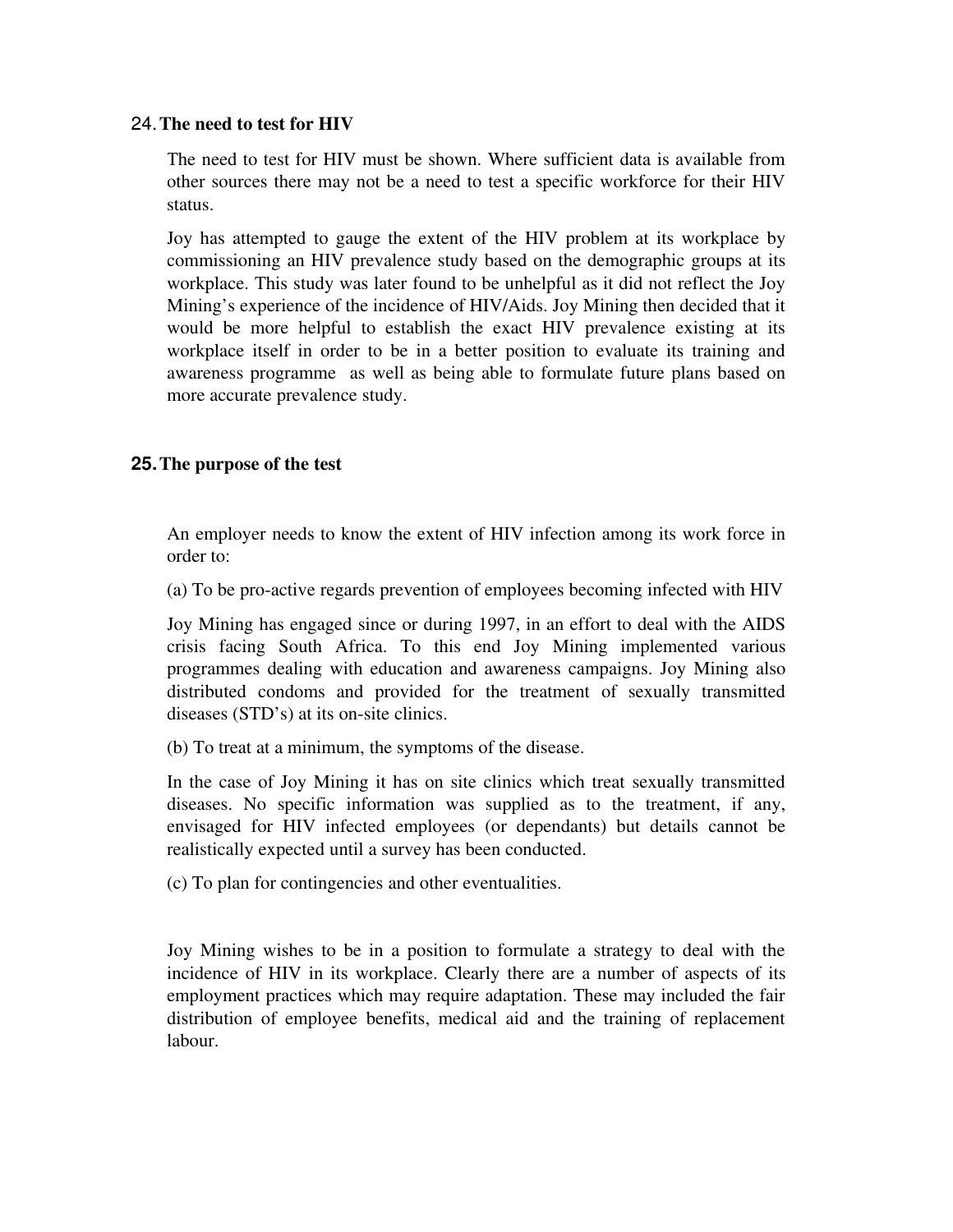#### **26.**Preparation of the employees for testing

Joy has been instrumental in preparing its employees for HIV testing. As envisioned by the Code of Good Practice on Preparation, implementation and monitoring of Employment Equity Plans. Consultation took place between all relevant stakeholders at several meetings. The meetings also dealt with the benefits associated with knowing the prevalence of HIV within the company in order to face the crisis rather than being unprepared for it. The first meeting took place on 21 August 2001, at which Dr Clive Evian of the AIDS Management & Support Company, held a presentation covering, inter alia, the benefits of knowing the prevalence of HIV within the company. The presentation was attended by all shop stewards, all Human Resources staff, the factory director, as well as Mr Johan Maritz, as the senior management representative.

The meetings also dealt with the benefits associated with knowing the prevalence of HIV within the company in order to face the crisis rather than being unprepared.

The shop stewards reported to the Human Resources department on 9 November 2001 that their members supported the survey. The only concern raised by the unions was that there would be pressure within departments to participate in the survey. The applicant addressed this concern by stating that the employees could either participate as they came on site or in the clinics situated on-site. This would prevent anyone being able to ascertain whether a specific employee has participated in the survey or not.

Subsequently further presentations were held during working hours to inform all employees of the survey as well as the reasons for the survey. These presentations were held at the Steeldale and Wadeville plants on 21 September 2001. All employees were encouraged to attend these presentations.

In order to further inform all non-unionised employees of the survey and to ascertain their support Joy Mining attached a memo to all employees payslips during the week of 9 October 2001. 45% of employees handed in their letters detailing whether or not they were in favour of the survey. 98% of those who responded were in favour of the survey.

#### **27.**Targeted employees informed consent

Joy has made it plain in the prelude to this application and in the application itself that participation is voluntary and no one will be forced to participate. Joy Mining however told its employees: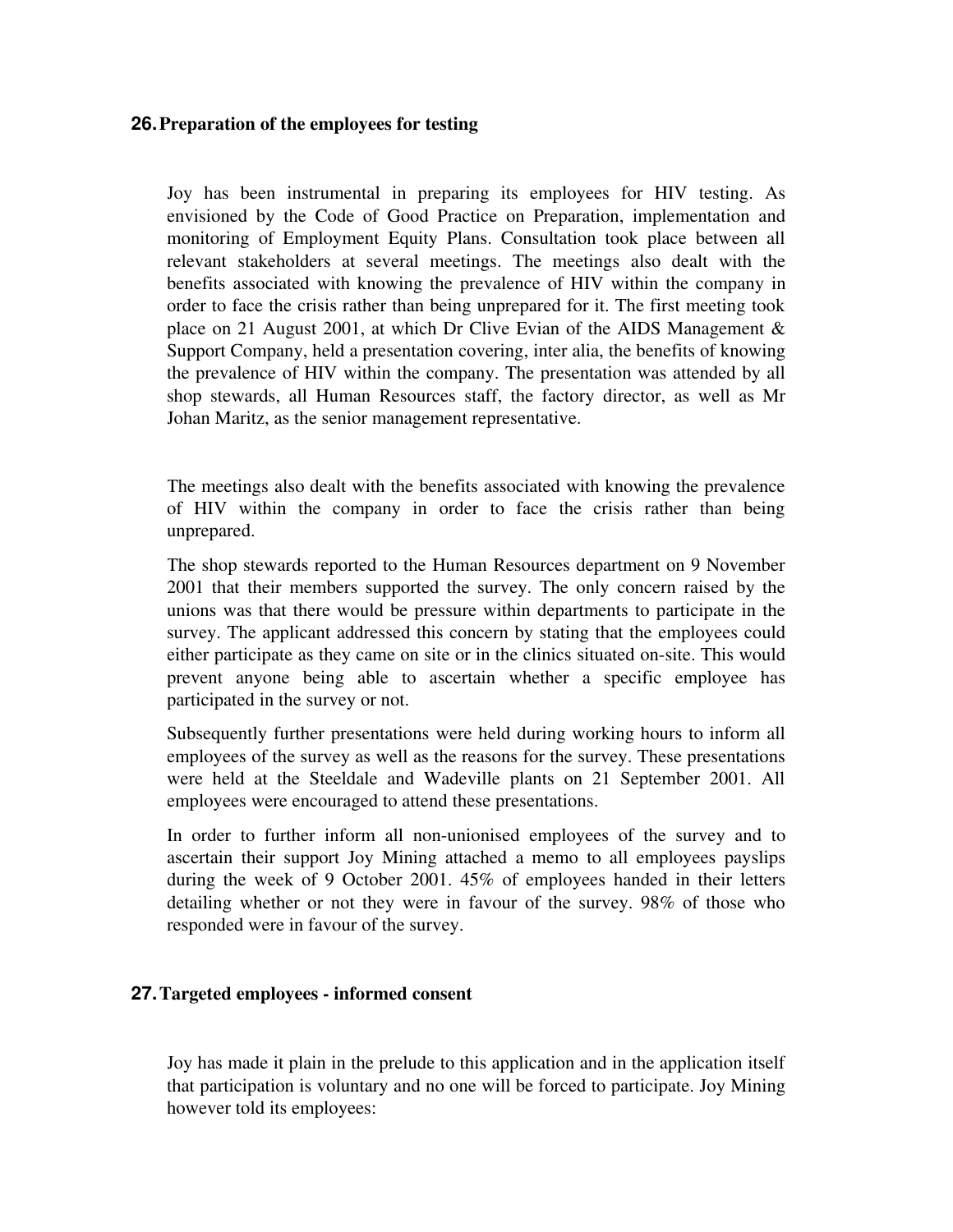"It is, however, important that you participate as the in formation will be more reliable and valuable if more people participate. It would be best if all the employees took part in the survey."

The survey results will be presented to the Ops Council and Union Representatives. These results, because of the anonymous nature of their collection, cannot inform the company who is infected. Only the percentage of people who are affected will be known. The numbers in each job category are large enough so as to ensure absolute anonymity.

Joy has invited employee representatives to send observers to the collection points to make sure that participation is voluntary and that the specimens are all anonymous. Employees are to be notified of where these collection points will be. At each point the nursing sister will ask the employee who presents whether he or she wishes to participate and will check that the employee agrees to participate. If the employee refuses to participate, the employee will not be forced to do so and no further action will be taken. The nurses who collect the saliva specimens are independent and are not employed by Joy Mining. They work for Dr Clive Evian of AIDS Management and Support, who is a registered medical specialist.

#### **28.**Post testing counselling

There will be no need for post testing counselling in this case. Employees who wish to know whether they are HIV positive will be required to arrange for their own tests. They will be advised where to obtain assistance should they which to have a private test.

#### 29.Confidentiality

The confidentiality and anonymity of the employees must, in this case, be safeguarded at the time of testing. The proposed procedure will ensure this. The employees will not be asked for their names. An employee who declines to take the test may be asked:

"Should you disagree to participate:

- The nurse may ask your age and job grade / category.
- You can choose to give this information or refuse if you do not want to.

No further action will be taken."

30.The overall scheme of the exercise indicates that it will not be for the account of the employees.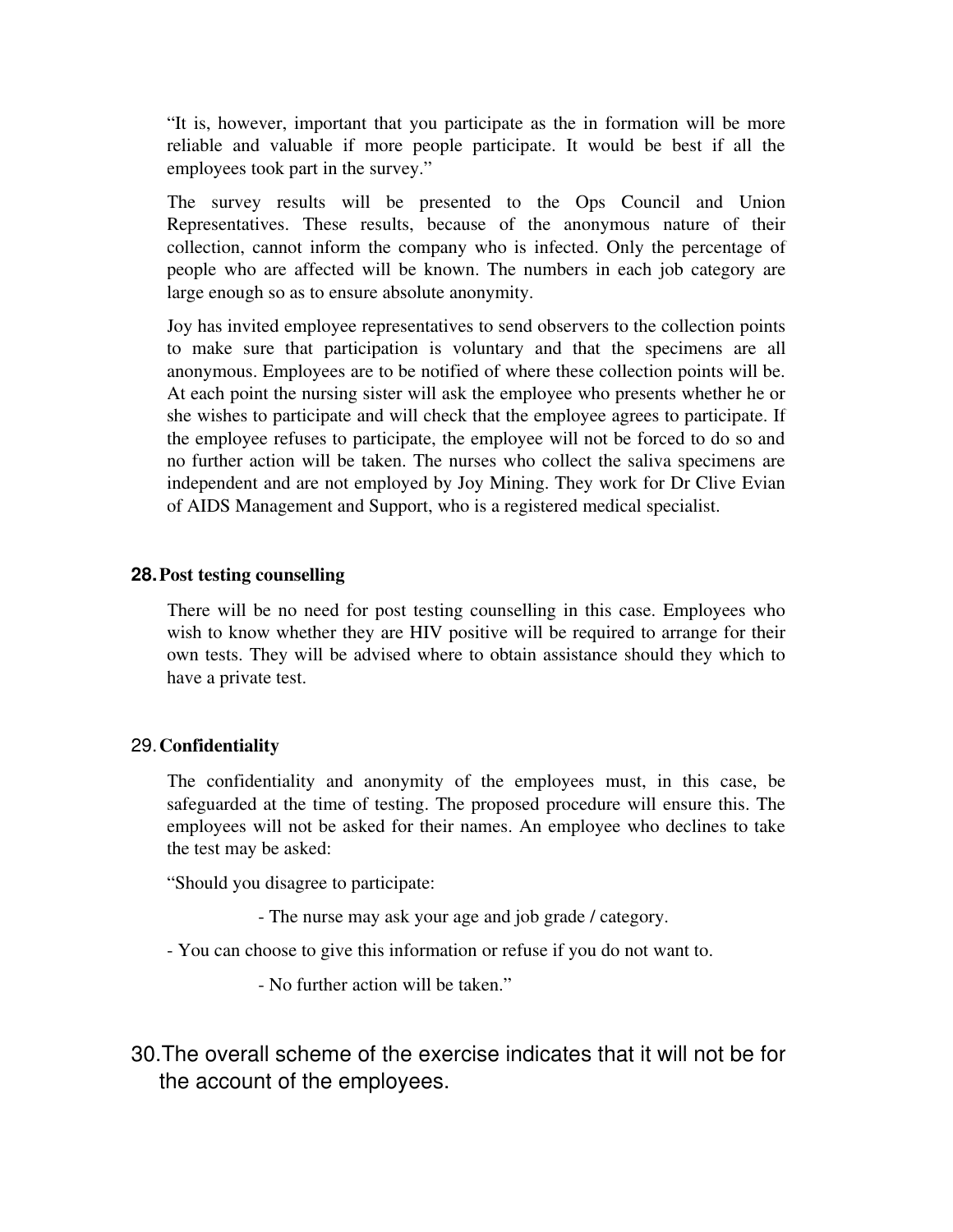- 31.In formulating the order, I believe, a court must pay attention, where applicable on the facts, to:
- the declaration permitting testing
- the imposition of conditions regarding that it considers appropriate in the circumstances, including imposing conditions relating to
	- (a) the provision of counselling;
	- (b) the maintenance of confidentiality;
	- (c) the period during which the authorisation for any testing applies; and

(d) the category or categories of jobs or employees in respect of which the authorisation for testing applies.

- measures to prevent the possibility of unfair discrimination
- pre-test briefing to ensure informed consent
- pre-test counselling
- the nature of the proposed test and details of the procedure for conducting it
- post testing counselling
- proof of consent by minors and persons suffering from a legal disability.
- service of the order so that the employees concerned and their trade union or representatives will be fully apprised of their rights.

32.In the premises the order set out in paragraph 1 was made.

## SIGNED AND DATED AT BRAAMFONTEIN THIS 31ST DAY OF JANUARY 2002.

A A Landman

Judge of the Labour Court of South Africa